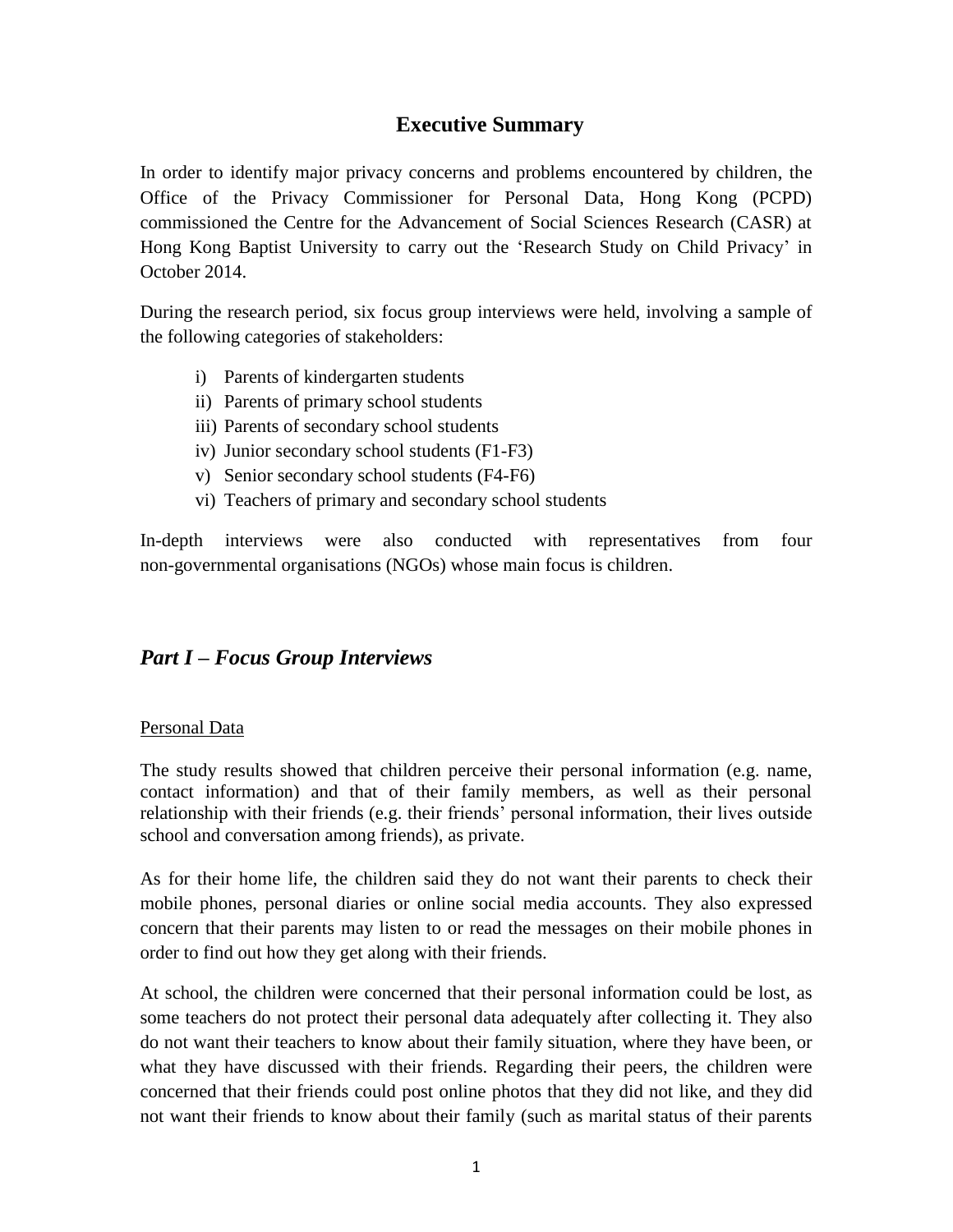and the appearance of their family members), passwords for their mobile phones and conversation with friends.

The adults had a different perspective. Due to their concern about children's safety and development, the parents wanted to keep an eye on them, and to learn as much as possible about the whereabouts of their children, their social network and academic performance. Teachers, on the other hand, wanted to get information about their students' family background and financial situation via channels such as student handbooks and social media platforms so that they could provide assistance if required (e.g. students with special educational needs, families under the comprehensive social security assistance scheme, and non-Chinese speaking students).

# Respect for Children's Privacy

Most children reflected that, in general, their parents, teachers and peers respected their privacy. However, some children claimed that their parents did not respect their privacy at home by listening to their phone calls or reading information in their social media accounts. It was also found that some teachers would monitor the lives of their students outside school via social media. Some children said a few of their friends would read their messages and view photos on their mobile phones, and even forward them to other parties.

The parents claimed that they respected the privacy of their children, but the teachers said that under special circumstances, they would disregard their students' privacy.

# Awareness of Child Privacy

The children said that they were aware of privacy issues, as they usually obtained approval from their friends before posting personal data, photos or videos online. However, some children said they did not obtain the consent of their friends before posting group photos on social networking sites. They were generally aware of behavioural tracking by website operators to build profiles for advertising, and they had concerns about being monitored in this way.

The parents of kindergarten and primary school children thought that privacy awareness among their children was low. On the other hand, most of the parents of secondary school students found that their children were aware of privacy risks and associated problems (e.g. children asking their parents not to post information casually on Facebook). Similarly, the teachers found that senior form students were aware of privacy problems.

# Children's Rights

Most secondary school participants in the focus groups did not think they were often given the right to refuse to disclose their personal data. Only a few of them pointed out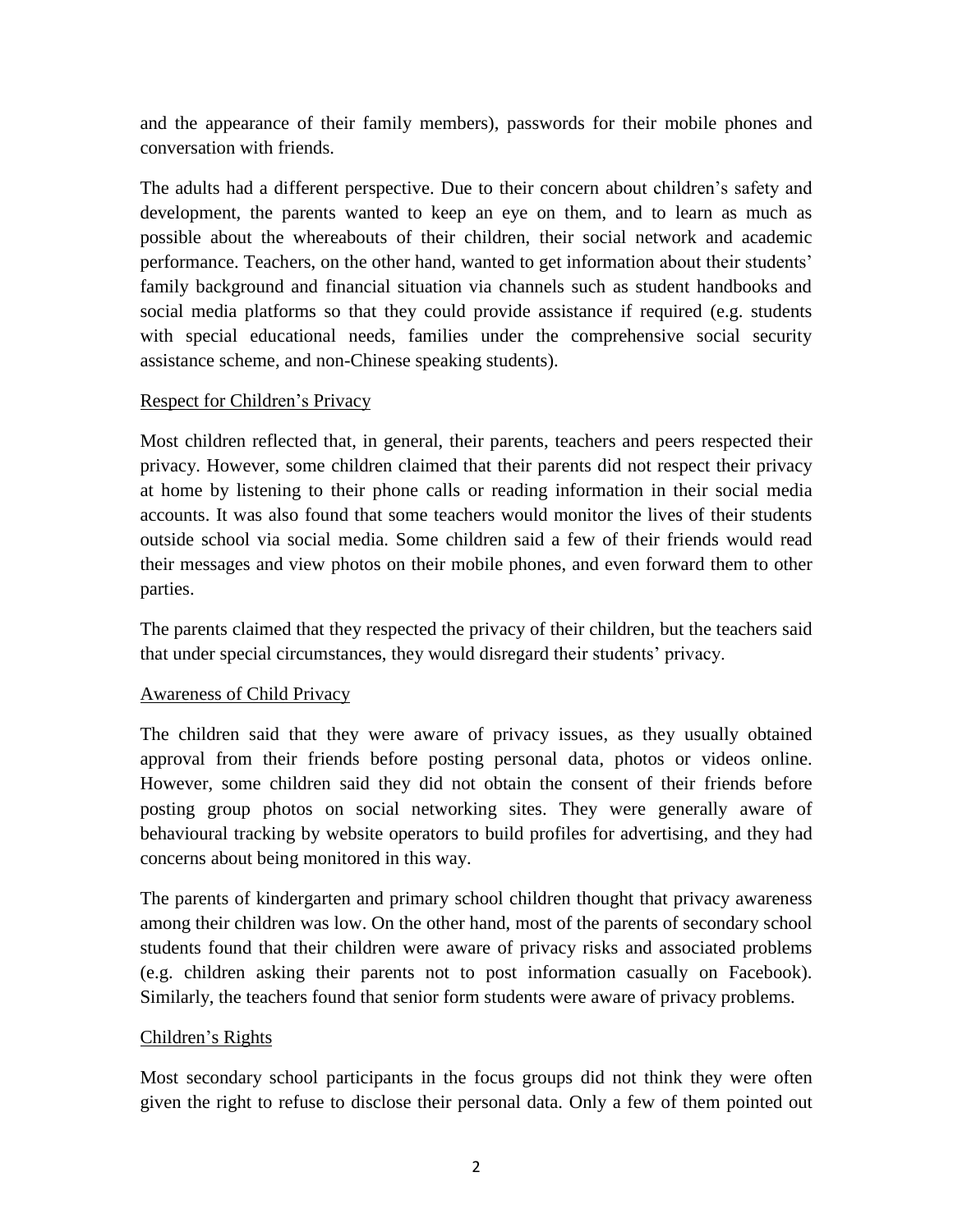that they should have the right to refuse their parents if the request for information involves the privacy of their friends or when they reach the age of 18.

The parents of kindergarten students thought that their children were too young to be given the right to refuse to disclose their personal information. All parents of primary and secondary school students said that they had given their children the right to refuse to disclose their personal data to them as they could not force their children to do so. All the parents agreed that consent should be obtained from their children before posting their personal data on the social media.

In general, the teachers said that they needed to get background information on their students if necessary. They felt that they did not need to obtain consent from the parents or students again because they considered their parents have already accepted that the schools would use the students' personal data in the forms of student handbooks or school notices distributed at the beginning of the school term. Meanwhile, the primary school teachers tended to view the students as too young to mind how the schools collected and used their personal data.

## Education and Support

The findings showed that the education and support provided by parents and schools to children concerning their personal privacy is inadequate. Some parents do not have adequate knowledge of how to provide support. What they usually do is to teach their children not to disclose their personal information to strangers. Schools do not provide enough educational support to children on privacy issues either. They might only hold a few talks or classes about privacy issues but not in the formal curriculum. Most of the teachers indicated that they or their schools did not provide support to students on privacy protection. In fact, they felt that the more students knew about their privacy right, the more restrictions would be imposed on schools as they might engage in privacy intrusive acts as needed. Following is a summary of the specific measures the schools take to protect children's privacy:

- i) Folders on computers can only be accessed only by authorised people (e.g. English teachers can only access folders relating to English-related subjects).
- ii) Teachers have to set passwords for files which contain sensitive information (e.g. special educational needs).
- iii) To prevent the disclosure of personal data, only class teachers can obtain and access information relating to the phone contacts of the students and their parents. Non-class teachers who wish to access the personal data of students must obtain approval from the discipline teacher.
- iv) School servers are supposed to be protected by security applications (e.g. firewalls).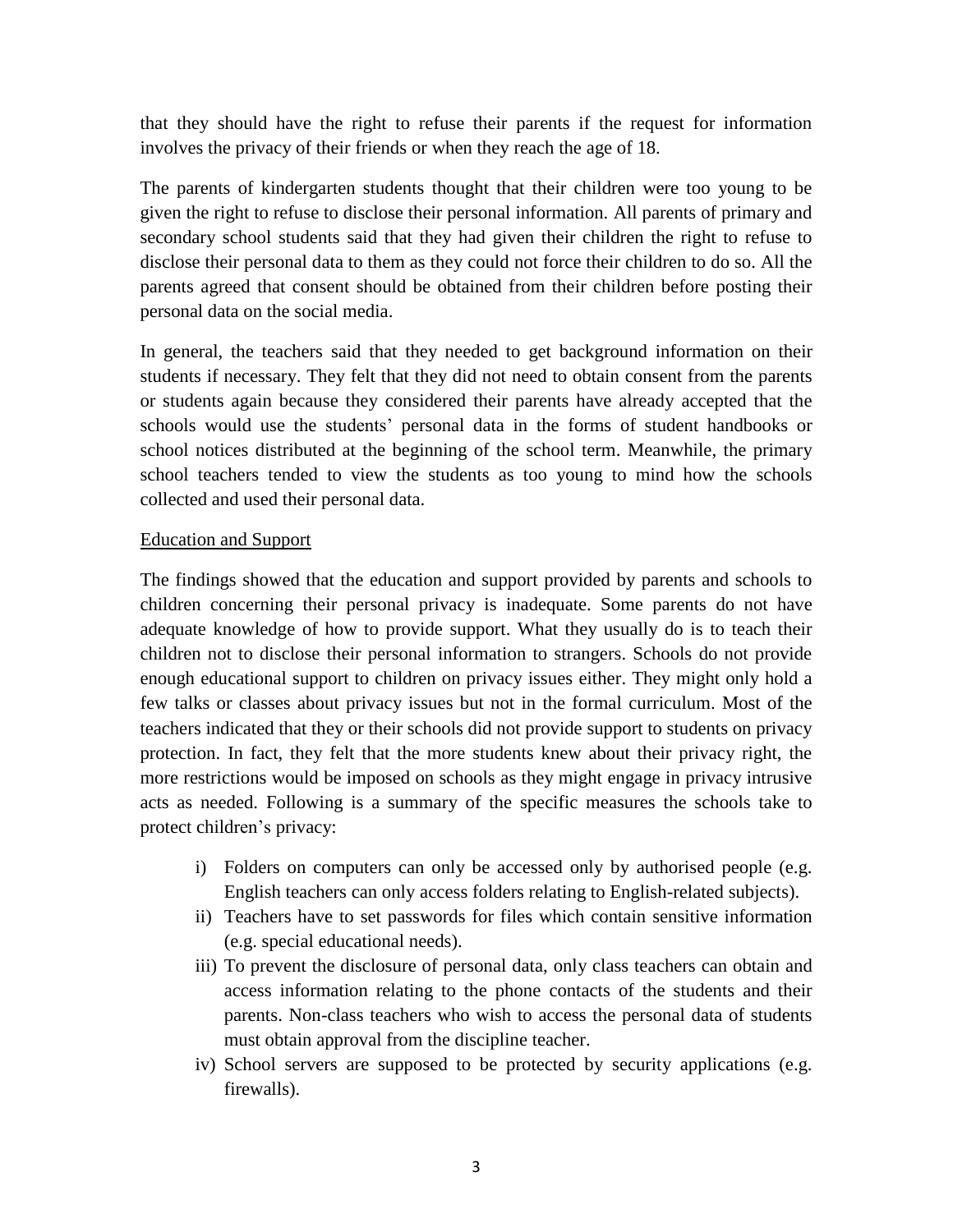#### Privacy Risks Faced by Students

Some of the interviewed parents admitted that they are very keen on posting their children's photos or videos via social media platforms and mobile apps. Most of the parents of primary school students share computers with their children, and some even use the same email account. The study also revealed that some parents of secondary school students know their children's social media and email passwords.

At school, teachers may wish to monitor their students' behaviour via social media. There is also the risk of handbooks and student identification being lost, exposing students' private data.

## Who to Consult on Issues concerning Child Privacy

Students do not seem to know how to react or whom they should consult if they encounter problems concerning privacy. At a result, they will adopt privacy protection measures by their own means. Junior secondary school students adopt some measures to prevent their privacy from being invaded by their parents, such as setting up passwords for their mobile phones, closing the screen of their mobile phones if they are not using them, carrying their mobile phones with them at all times, or creating additional password protection for selected mobile applications.

Senior secondary school students adopted other measures to protect their data privacy from being invaded by their peers and on the Internet by removing tags on Facebook, asking peers direct to delete information if necessary, adjusting their privacy setting to "friends only" on Facebook, using fake information when registering accounts online, or not putting personal information on Facebook.

#### Circumstances When Child Privacy Can Be Violated

The children interviewed in the focus groups agreed that parents should be able to know their whereabouts and their friends' information in case of a dangerous situation. Most parents thought that they should have the right to violate their children's privacy under dangerous circumstances (e.g. when it involves offences including intercourse with someone under age or when there is a risk to their personal safety) as their children may lack the maturity to deal with certain situations. The teachers agreed that schools should have access to students' private information in certain cases (e.g. for the purpose of counselling, discipline or extracurricular activities).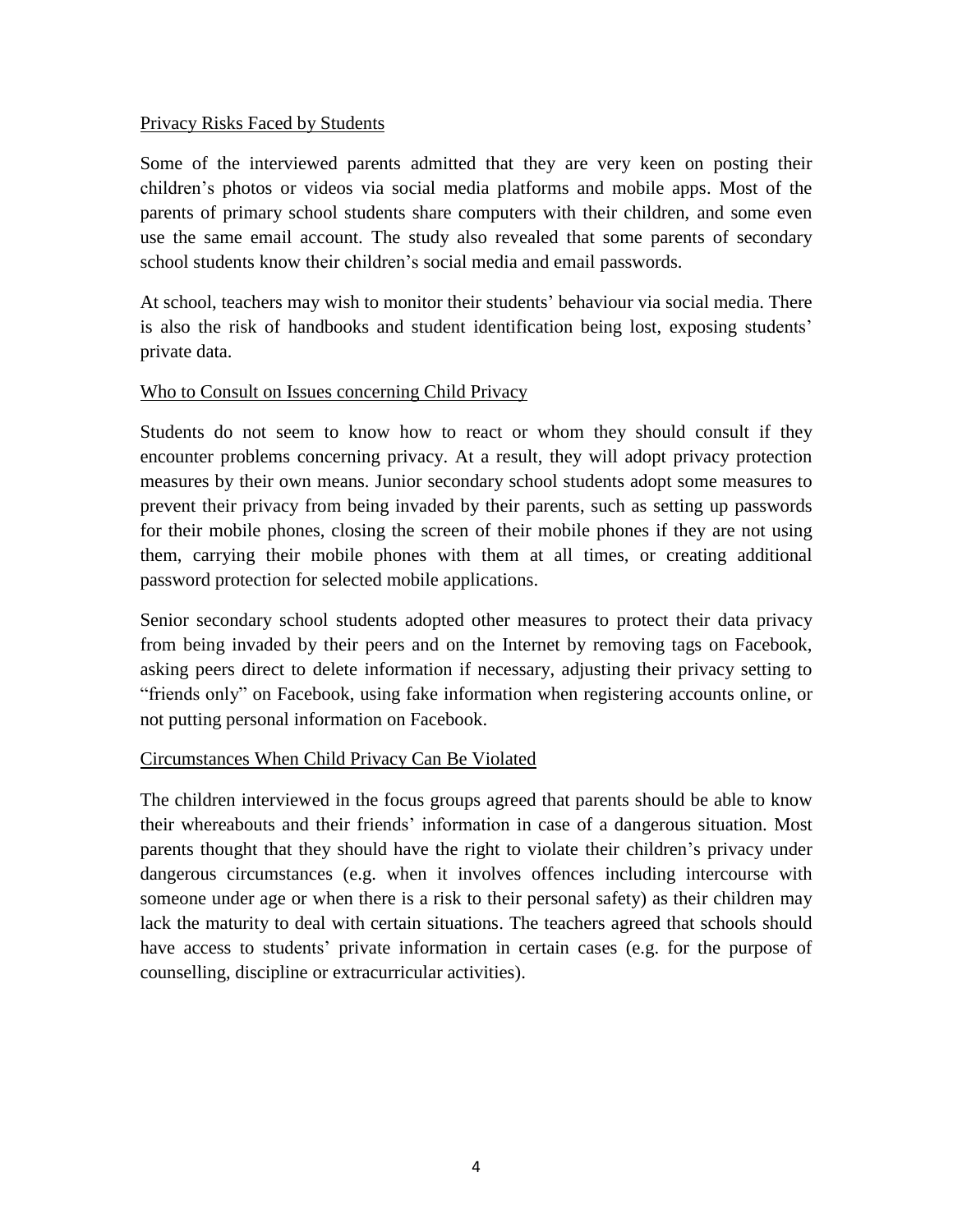# *Part II – In-depth Interviews*

## Child Privacy in Hong Kong

The majority of the interviewees from NGOs commented that children's privacy has improved in Hong Kong because of the Personal Data (Privacy) Ordinance. Awareness of privacy is seen to increase with age; therefore, the interviewees stated that young children still need guidance from their parents and teachers to protect their personal information. The majority of the interviewees particularly expressed concerns about online privacy and considered children's awareness of online privacy to be low.

One of the interviewees pointed out that parents are always given the authority to give consent or make decisions on behalf of their children below 18 years old, but that such decisions may neglect the rights and autonomy of their children, and may not fully represent their views on such issues as school drug testing or class boycotts.

#### Child Privacy Education

Most of the NGO representatives thought that schools, teachers and parents attribute low priority to privacy and are more concerned with academic issues and assessments. Privacy, therefore, is not a topic that exists within the school curriculum. They may only organise talks on related topics.

#### Suggestions for Improvement

Suggestions were given by the NGO representatives interviewed to improve the current situation concerning children's privacy:

#### **PCPD**

- 1. Strengthen education and promotion.
- 2. Advise procedure that facilitates children's complaints.
- 3. Provide more support to children's organisations, particularly NGOs.

#### **Education Bureau**

- 1. Identify major privacy-related topics and add them to the curriculum.
- 2. Conduct talks on the types of personal data that can or cannot be posted online.

#### **Schools**

1. Add privacy to the curriculum of General Studies or Liberal Studies in primary and secondary school, respectively.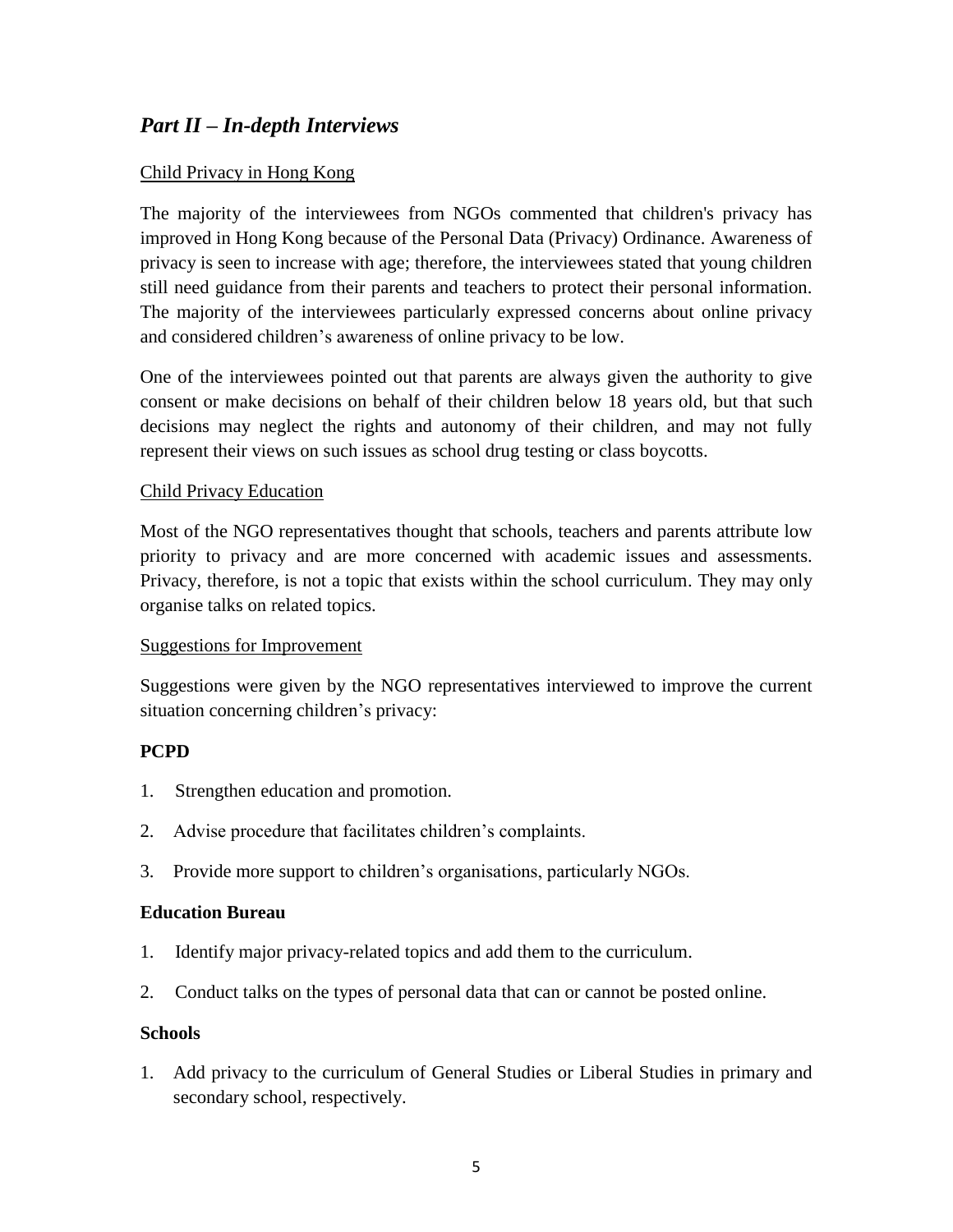- 2. Provide training on child privacy on schools' staff development days.
- 3. Partner with the PCPD or other NGOs to carry out privacy activities.
- 4. Produce parental guides and educational resources.

#### **Interviewed Organisations**

- 1. Cooperate with the PCPD to organise seminars or other activities.
- 2. Continue to provide talks to educate on child privacy.
- 3. Provide comments and suggestions to the PCPD when appropriate.
- 4. Review the policy and practices of the organisation.

#### Future Issues in Child Privacy

NGO representatives suggested that children will face more serious situations in the future, as they now are starting to use the Internet at very young age. In addition, more devices are now available that can connect to the Internet. While children will have more opportunities to use and access the web, the risk of leaking personal information will also increase. For example, the personal information of a student who actively participated in social issues was intentionally disclosed on the Internet.

# *Part III – Comparison of Major Findings*

#### Information Perceived as Private That Stakeholders Wish To Know

Both parents and teachers said they wish to know more about their children/students which is perceived as private by the children. Parents are concerned about their children's social networks, while teachers need to get comprehensive personal information about their students (including detailed family background information, financial and marital status of their parents) which are also perceived as private by the students and do not want to be disclosed.

#### Awareness of Privacy

It was found that both parents and teachers agree that older children are more aware of privacy issues, while younger children are seen as being unaware of privacy risks and lack the ability to protect their privacy. Both the parents and teachers who participated also mentioned that some children are not aware of privacy problems and therefore do not know how to protect their privacy.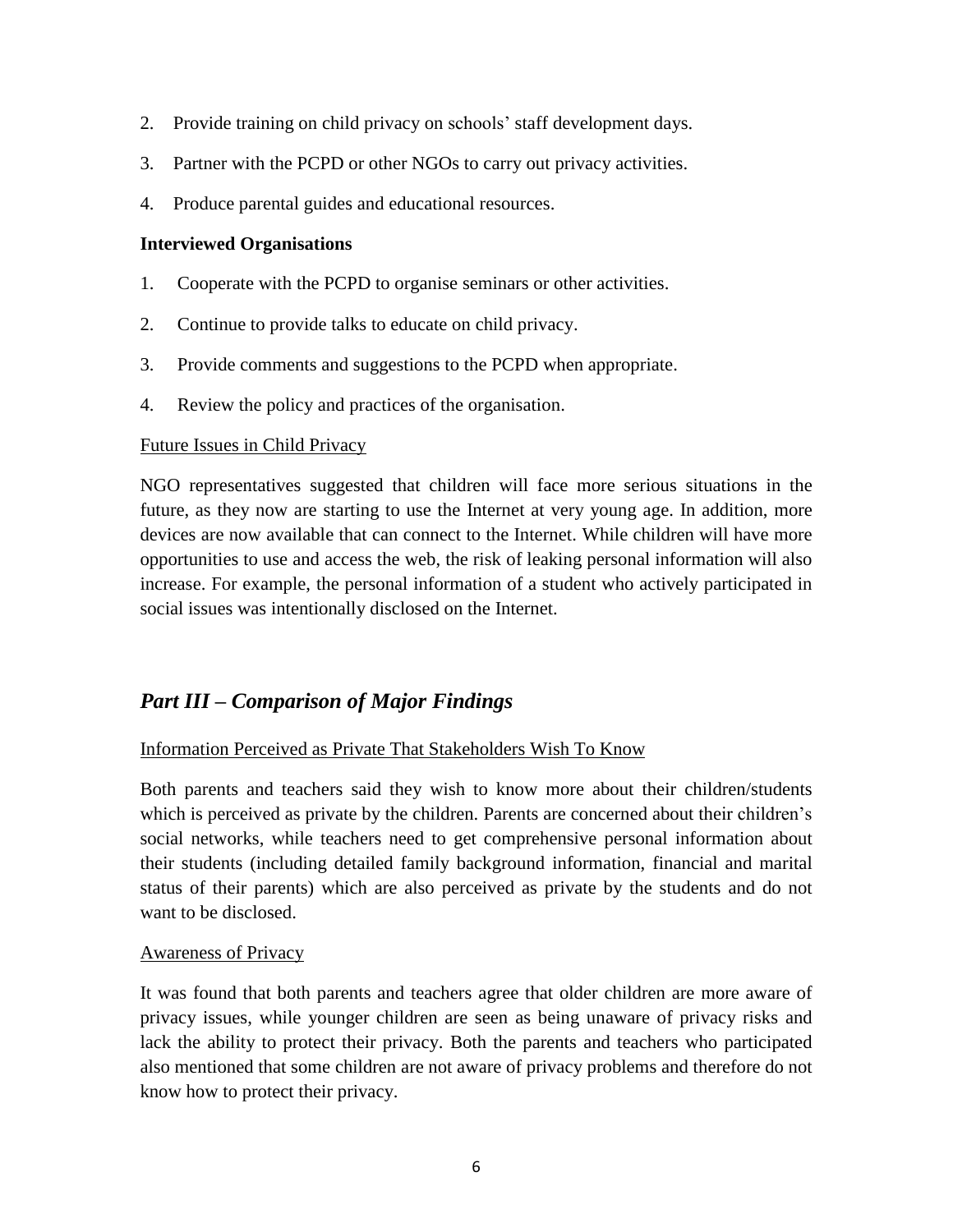## **Respect for Privacy**

Generally, students said that parents and teachers respect their privacy, but that many students do not respect each other's privacy. All parents and teachers who participated said that they respect their children's/students' privacy and that the youngsters have the right to refuse to disclose their personal data. However, the parents with younger children reflected that they want to know more about their children to protect them. The teachers also respect the privacy of students except for situations in which they have to handle discipline problems.

## Consent

Three groups of participants expressed different views concerning consent issues. Most of the participants from the student groups said they would obtain permission from their peers before posting their personal information online, but all parents of kindergarten and primary school students, as well as teachers, agreed that they generally do not have to obtain approval before collecting and using the children's personal information.

# Perceived Privacy Risks and Problems

The findings showed that students have concerns about privacy at school and among their peers, but are less concerned at home. The students are worried that teachers do not keep and handle their personal information safely, especially when saving their personal data on computers connected to the Internet.

Regarding the installation of CCTVs in public areas of schools, the study showed that students in general do not regard this as a privacy issue, and think that it is only for security purpose on the school campus.

Children may also be exposed to privacy risks because of daily habits or neglect. Some parents revealed that they are keen on posting and sharing their children's photos and video clips via social media platforms and mobile apps. In schools, teachers may monitor their students' behaviour via social media networks, while there is a risk of exposing personal data if student handbooks or identification is lost.

# Use of ICT and Social Networks

All students, parents and teachers are active users of information and communications technology (ICT). Children may be exposed to risks as parents and schools post and share their personal information online without adequate protection measures. Study showed that parents frequently post photos of their children on social media platforms and share photos via mobile applications. Schools also post children's class allocation information on their websites.